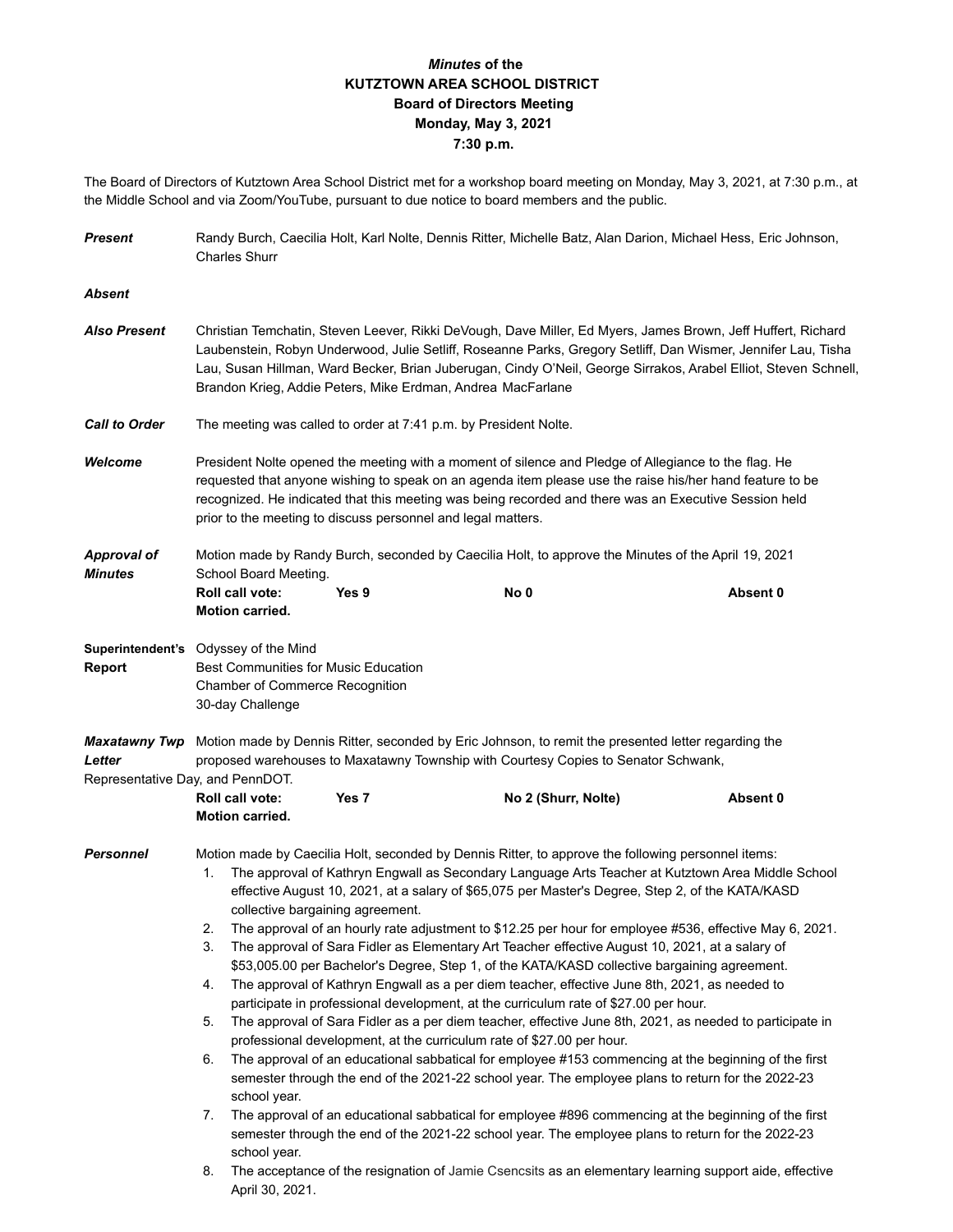|                                     | 9. The approval of the following coaches and stipends for the 2021-2022 school year:                                                                                                                                                                                                                                                                                                                                                                                                                                                                      |                              |                            |                         |  |  |  |  |
|-------------------------------------|-----------------------------------------------------------------------------------------------------------------------------------------------------------------------------------------------------------------------------------------------------------------------------------------------------------------------------------------------------------------------------------------------------------------------------------------------------------------------------------------------------------------------------------------------------------|------------------------------|----------------------------|-------------------------|--|--|--|--|
|                                     | Neil Thomas<br>Football - KU Intern (Volunteer)                                                                                                                                                                                                                                                                                                                                                                                                                                                                                                           |                              |                            |                         |  |  |  |  |
|                                     | All Personnel are Approved Pending the District's Receipt of All Mandated Credentials                                                                                                                                                                                                                                                                                                                                                                                                                                                                     |                              |                            |                         |  |  |  |  |
|                                     | Roll call vote:<br>Yes 9                                                                                                                                                                                                                                                                                                                                                                                                                                                                                                                                  | No 0                         |                            | Absent 0                |  |  |  |  |
|                                     | Motion carried.                                                                                                                                                                                                                                                                                                                                                                                                                                                                                                                                           |                              |                            |                         |  |  |  |  |
| <b>Policy</b><br><b>Maintenance</b> | Motion made by Randy Burch, seconded by Dennis Ritter, to approve the second reading and adoption of<br>Policy 123 - Interscholastic Athletics.                                                                                                                                                                                                                                                                                                                                                                                                           |                              |                            |                         |  |  |  |  |
|                                     | Roll call vote:<br>Yes 8                                                                                                                                                                                                                                                                                                                                                                                                                                                                                                                                  | No 1 (Darion)                |                            | Absent 0                |  |  |  |  |
|                                     | Motion carried.                                                                                                                                                                                                                                                                                                                                                                                                                                                                                                                                           |                              |                            |                         |  |  |  |  |
|                                     | Motion made by Randy Burch, seconded by Charles Shurr to approve the second reading and<br>adoption of the following policies:<br>Policy 123.2 - Sudden Cardiac Arrest<br>Policy 332 - Working Periods<br>Policy 803 - School Calendar<br>Policy 907 - School Visitors                                                                                                                                                                                                                                                                                    |                              |                            |                         |  |  |  |  |
|                                     | Roll call vote:<br>Yes 9                                                                                                                                                                                                                                                                                                                                                                                                                                                                                                                                  | No 0                         |                            | Absent 0                |  |  |  |  |
|                                     | Motion carried.                                                                                                                                                                                                                                                                                                                                                                                                                                                                                                                                           |                              |                            |                         |  |  |  |  |
| <b>Conference</b><br><b>Request</b> | Motion made by AI Darion, seconded by Eric Johnson, to approve the following requests:<br>For employee #1458 and #61 to attend the Institute for Multisensory Education's Orton-Gillingham<br>1.<br>Comprehensive Virtual Training on June 21, 2021 through June 25, 2021 at a cost of \$1275 each.<br>For employee #1992 to attend the Institute for Multisensory Education's Orton-Gillingham Comprehensive<br>2.<br>Virtual Training on July 26, 2021 through July 30, 2021 at a cost of \$1275.<br>Roll call vote:<br>Yes 9<br><b>Motion carried.</b> | No 0                         |                            | Absent 0                |  |  |  |  |
| <b>BCIU Board</b><br>Representative | Motion made by Randy Burch, seconded by Michael Hess, to nominate Rev. Dr. Dennis Ritter as the board's<br>Berks County Intermediate Unit Board Representative.<br>Motion carried unanimously.<br>Motion made by Michelle Batz, seconded by Charles Shurr, to appoint Rev. Dr. Dennis Ritter as its Berks County                                                                                                                                                                                                                                          |                              |                            |                         |  |  |  |  |
|                                     | Intermediate Unit (BCIU) Board Representative for a three-year term effective July 1, 2021 through June 30, 2024.                                                                                                                                                                                                                                                                                                                                                                                                                                         |                              |                            |                         |  |  |  |  |
|                                     | Roll call vote:<br>Yes 8                                                                                                                                                                                                                                                                                                                                                                                                                                                                                                                                  | No 0                         | N/A 1 (Ritter)             | <b>Absent 1 (Shurr)</b> |  |  |  |  |
|                                     | Motion carried.                                                                                                                                                                                                                                                                                                                                                                                                                                                                                                                                           |                              |                            |                         |  |  |  |  |
| <b>New Story</b><br><b>Tuition</b>  | Motion made by Caecilia Holt, seconded by Michael Hess, to approve the Extended School Year tuition<br>agreements with New Story Schools and Services for two (2) special education students at a cost of \$380 each<br>per day effective June 21, 2021 to July 29, 2021.                                                                                                                                                                                                                                                                                 |                              |                            |                         |  |  |  |  |
|                                     | <b>Roll call vote:</b><br>Yes 8                                                                                                                                                                                                                                                                                                                                                                                                                                                                                                                           | No <sub>0</sub>              |                            | Absent 1 (Shurr)        |  |  |  |  |
|                                     | <b>Motion carried.</b>                                                                                                                                                                                                                                                                                                                                                                                                                                                                                                                                    |                              |                            |                         |  |  |  |  |
| Summer<br><b>Programs</b>           | Motion made by Randy Burch, seconded by Charles Shurr, to approve the staffing for the 2021 summer programs:<br><b>Extended School Year (ESY)</b>                                                                                                                                                                                                                                                                                                                                                                                                         |                              |                            |                         |  |  |  |  |
|                                     | Staff:                                                                                                                                                                                                                                                                                                                                                                                                                                                                                                                                                    | Sarah Seng                   | Martha Bergman             |                         |  |  |  |  |
|                                     |                                                                                                                                                                                                                                                                                                                                                                                                                                                                                                                                                           | Molly Cook                   | Jason Kraft                |                         |  |  |  |  |
|                                     | Substitute Staff:                                                                                                                                                                                                                                                                                                                                                                                                                                                                                                                                         | Alison VanDuren              | Alexandra Serson           |                         |  |  |  |  |
|                                     | Paraeducators:                                                                                                                                                                                                                                                                                                                                                                                                                                                                                                                                            | <b>Tiffanie Devos-Little</b> | Allison Van Duren          |                         |  |  |  |  |
|                                     |                                                                                                                                                                                                                                                                                                                                                                                                                                                                                                                                                           | Rachel Fegely                | Kay Gernert                |                         |  |  |  |  |
|                                     |                                                                                                                                                                                                                                                                                                                                                                                                                                                                                                                                                           | Jennifer McAllister          | Manali Patel               |                         |  |  |  |  |
|                                     |                                                                                                                                                                                                                                                                                                                                                                                                                                                                                                                                                           | Alexandra Serson             | Joanne Waidelich           |                         |  |  |  |  |
|                                     | Speech and Language Pathologist:                                                                                                                                                                                                                                                                                                                                                                                                                                                                                                                          | <b>Ashley DeWit</b>          | Margaret Mansell           |                         |  |  |  |  |
|                                     | <b>Elementary Summer Reading Program</b>                                                                                                                                                                                                                                                                                                                                                                                                                                                                                                                  |                              |                            |                         |  |  |  |  |
|                                     | Staff:                                                                                                                                                                                                                                                                                                                                                                                                                                                                                                                                                    | Susan Bristel                | <b>Christine Caulfield</b> |                         |  |  |  |  |
|                                     |                                                                                                                                                                                                                                                                                                                                                                                                                                                                                                                                                           | <b>Heather Dewald</b>        | Kimberly Moyer-Bercaw      |                         |  |  |  |  |
|                                     |                                                                                                                                                                                                                                                                                                                                                                                                                                                                                                                                                           | Placeholder                  |                            |                         |  |  |  |  |
|                                     | Substitute Staff:                                                                                                                                                                                                                                                                                                                                                                                                                                                                                                                                         | <b>Katie Hess</b>            |                            |                         |  |  |  |  |
|                                     | Paraeducators:                                                                                                                                                                                                                                                                                                                                                                                                                                                                                                                                            | Placeholder                  | Placeholder                |                         |  |  |  |  |
|                                     |                                                                                                                                                                                                                                                                                                                                                                                                                                                                                                                                                           | Placeholder                  |                            |                         |  |  |  |  |
|                                     | Librarian:                                                                                                                                                                                                                                                                                                                                                                                                                                                                                                                                                | Placeholder                  |                            |                         |  |  |  |  |